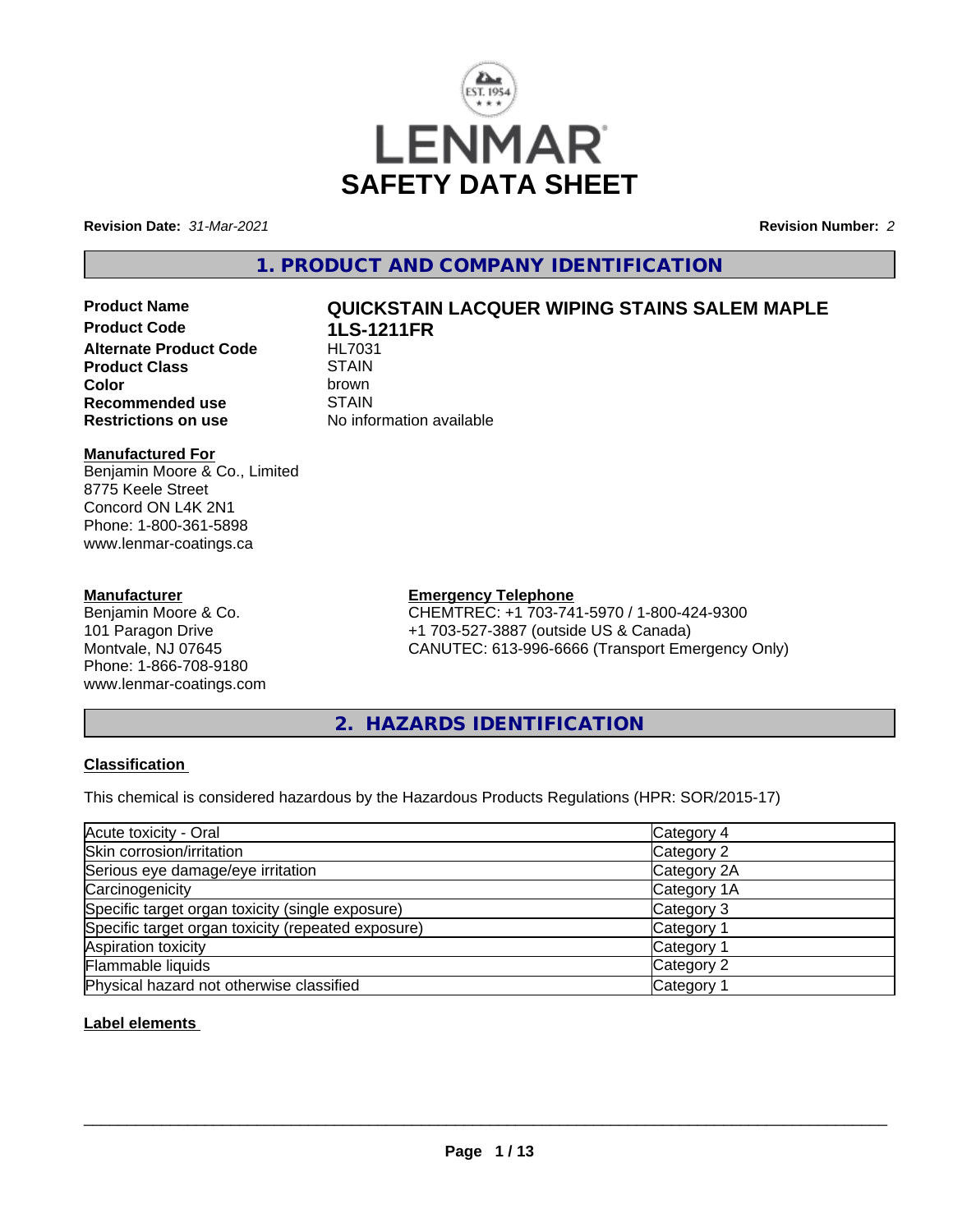\_\_\_\_\_\_\_\_\_\_\_\_\_\_\_\_\_\_\_\_\_\_\_\_\_\_\_\_\_\_\_\_\_\_\_\_\_\_\_\_\_\_\_\_\_\_\_\_\_\_\_\_\_\_\_\_\_\_\_\_\_\_\_\_\_\_\_\_\_\_\_\_\_\_\_\_\_\_\_\_\_\_\_\_\_\_\_\_\_\_\_\_\_

#### **Danger**

#### **Hazard statements**

Harmful if swallowed Causes skin irritation Causes serious eye irritation May cause cancer May cause respiratory irritation. May cause drowsiness or dizziness Causes damage to organs through prolonged or repeated exposure May be fatal if swallowed and enters airways Highly flammable liquid and vapor Reactive flammable material



#### **Appearance** liquid **Odor** solvent

#### **Precautionary Statements - Prevention**

Obtain special instructions before use Do not handle until all safety precautions have been read and understood Use personal protective equipment as required Wash face, hands and any exposed skin thoroughly after handling Do not eat, drink or smoke when using this product Wear eye/face protection Do not breathe dust/fume/gas/mist/vapors/spray Use only outdoors or in a well-ventilated area Keep away from heat, hot surfaces, sparks, open flames and other ignition sources. No smoking Keep container tightly closed Ground/bond container and receiving equipment Use explosion-proof electrical/ventilating/lighting/equipment Use only non-sparking tools Take precautionary measures against static discharge Keep cool

#### **Precautionary Statements - Response**

IF exposed or concerned: Get medical advice/attention

**Eyes**

IF IN EYES: Rinse cautiously with water for several minutes. Remove contact lenses, if present and easy to do. Continue rinsing

If eye irritation persists: Get medical advice/attention

**Skin**

If skin irritation occurs: Get medical advice/attention

IF ON SKIN (or hair): Remove/Take off immediately all contaminated clothing. Rinse skin with water/shower Wash contaminated clothing before reuse

#### **Inhalation**

IF INHALED: Remove victim to fresh air and keep at rest in a position comfortable for breathing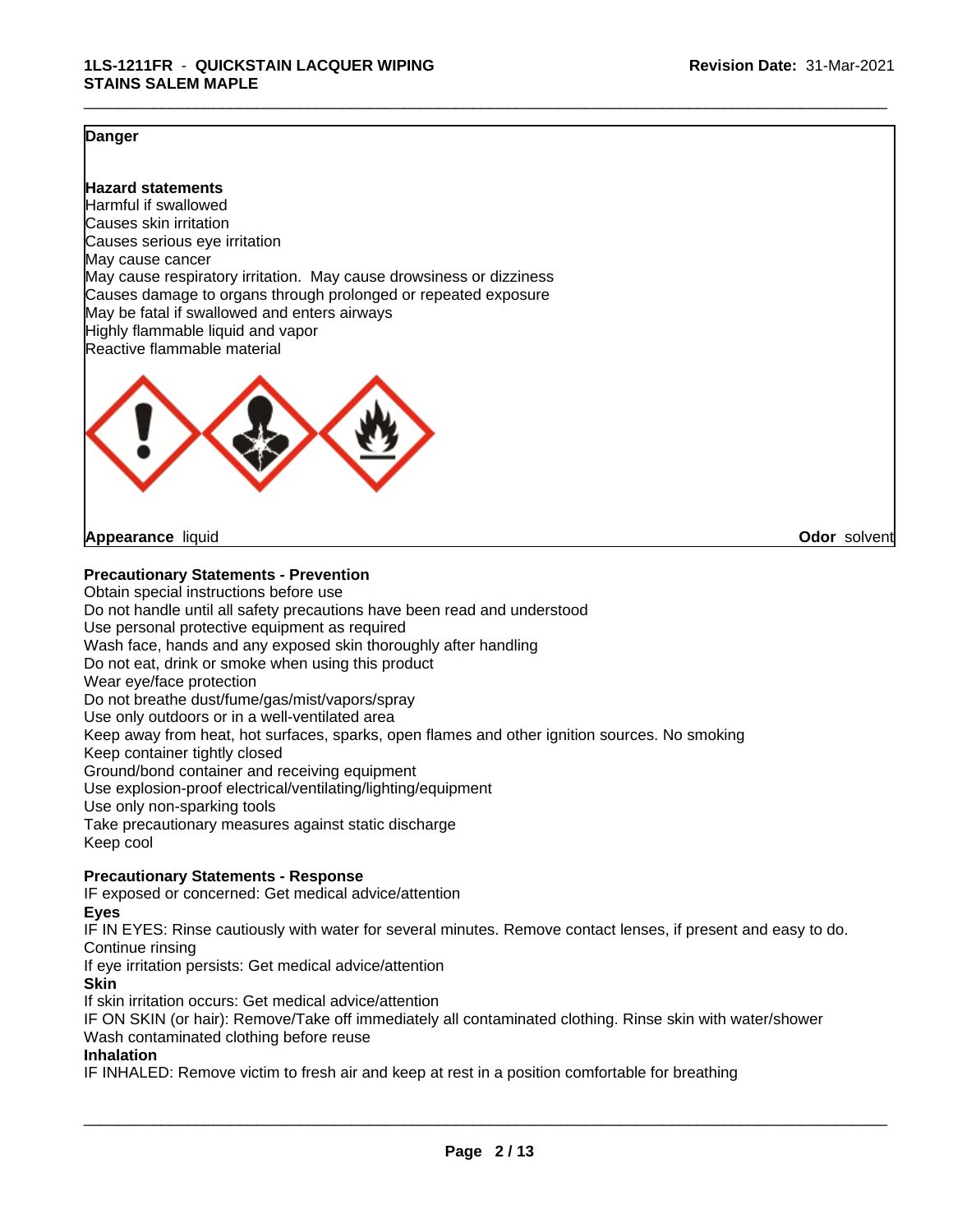#### **Ingestion**

IF SWALLOWED: Immediately call a POISON CENTER or doctor/physician Do NOT induce vomiting Rinse mouth **Fire** In case of fire: Use CO2, dry chemical, or foam for extinction

#### **Precautionary Statements - Storage**

Store locked up Store in a well-ventilated place. Keep container tightly closed

#### **Precautionary Statements - Disposal**

Dispose of contents/container to an approved waste disposal plant

#### **Other information**

No information available

### **3. COMPOSITION INFORMATION ON COMPONENTS**

\_\_\_\_\_\_\_\_\_\_\_\_\_\_\_\_\_\_\_\_\_\_\_\_\_\_\_\_\_\_\_\_\_\_\_\_\_\_\_\_\_\_\_\_\_\_\_\_\_\_\_\_\_\_\_\_\_\_\_\_\_\_\_\_\_\_\_\_\_\_\_\_\_\_\_\_\_\_\_\_\_\_\_\_\_\_\_\_\_\_\_\_\_

| <b>Chemical name</b>                          | <b>CAS No.</b> | Weight-%      | Hazardous Material<br>registry number<br>(HMIRA registry #) | Date HMIRA filed and<br>Information Review Act date exemption granted<br>(if applicable) |
|-----------------------------------------------|----------------|---------------|-------------------------------------------------------------|------------------------------------------------------------------------------------------|
| 2-Butoxyethanol                               | 111-76-2       | $15 - 40%$    |                                                             | -                                                                                        |
| Propylene glycol monomethyl<br>ether acetate  | 108-65-6       | $10 - 30%$    |                                                             |                                                                                          |
| Distillates, petroleum,<br>hydrotreated light | 64742-47-8     | $5 - 10%$     |                                                             |                                                                                          |
| n-Butyl acetate                               | 123-86-4       | $3 - 7%$      |                                                             |                                                                                          |
| Stoddard solvent                              | 8052-41-3      | $1 - 5%$      |                                                             |                                                                                          |
| Raw Umber Pigment                             | 12713-03-0     | - 5%          |                                                             | -                                                                                        |
| Acetone                                       | 67-64-1        | $-5%$         |                                                             | -                                                                                        |
| cellulose, nitrate                            | 9004-70-0      | $1 - 5%$      |                                                             |                                                                                          |
| VM&P naphtha                                  | 64742-89-8     | - 5%          |                                                             |                                                                                          |
| Isopropyl alcohol                             | 67-63-0        | - 5%          |                                                             |                                                                                          |
| Silica, crystalline                           | 14808-60-7     | $0.1 - 0.25%$ |                                                             |                                                                                          |

**Confidential Business Information note**

\*The exact percentage (concentration) of composition has been withheld as a trade secret

### **4. FIRST AID MEASURES**

**General Advice If symptoms persist, call a physician. Show this safety data If** symptoms persist, call a physician. Show this safety data sheet to the doctor in attendance. **Eye Contact Immediately flush with plenty of water. After initial flushing,** remove any contact lenses and continue flushing for at least 15 minutes. Keep eye wide open while rinsing. If symptoms persist, call a physician. **Skin Contact** Superintenside Wash off immediately with soap and plenty of water removing all contaminated clothes and shoes. If skin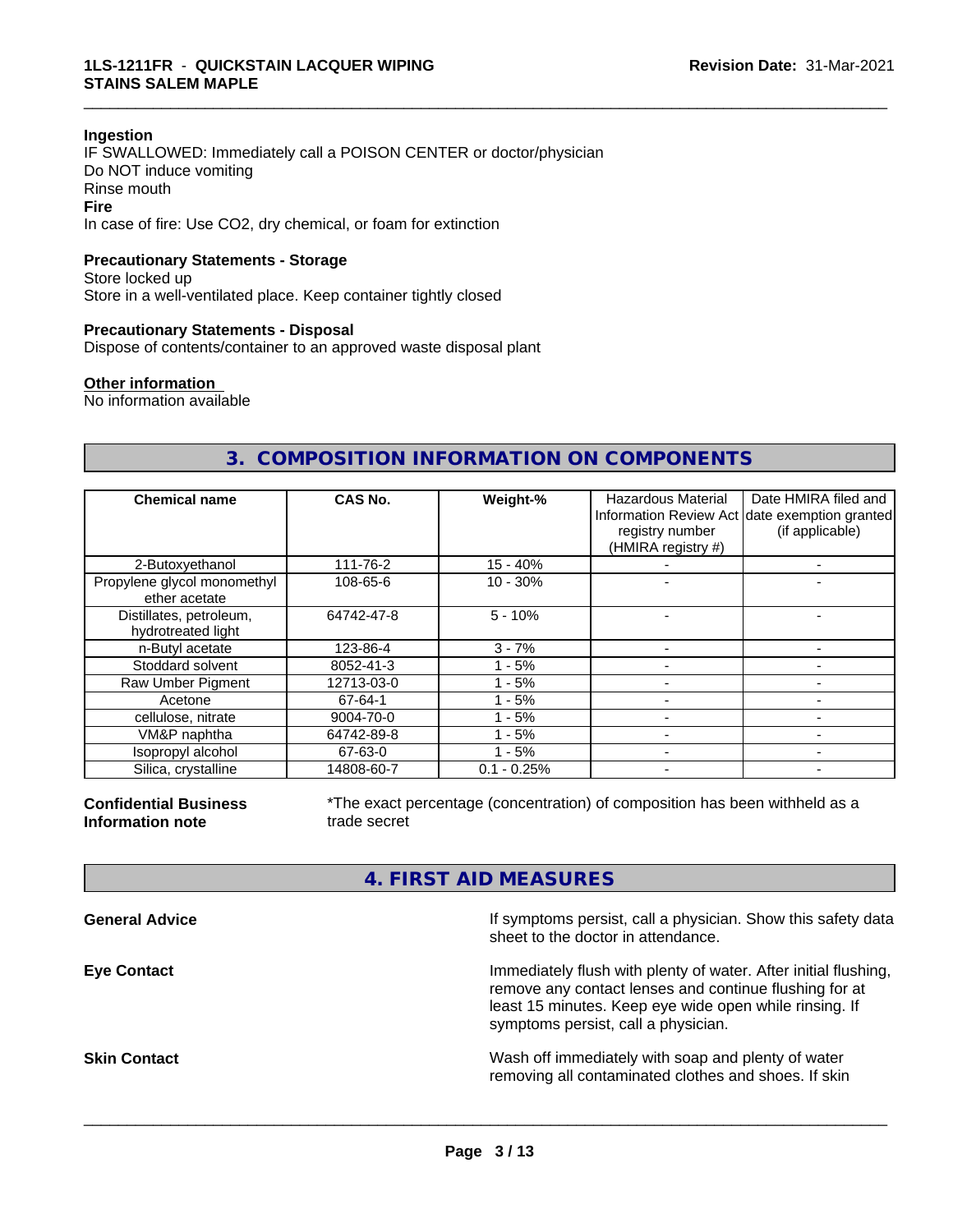#### **1LS-1211FR** - **QUICKSTAIN LACQUER WIPING STAINS SALEM MAPLE**

|                                        | irritation persists, call a physician.                                                                                                                                                           |
|----------------------------------------|--------------------------------------------------------------------------------------------------------------------------------------------------------------------------------------------------|
| <b>Inhalation</b>                      | Move to fresh air. If symptoms persist, call a physician.<br>If not breathing, give artificial respiration. Call a physician<br>immediately.                                                     |
| Ingestion                              | Clean mouth with water and afterwards drink plenty of<br>water. Do not induce vomiting without medical advice.<br>Never give anything by mouth to an unconscious person.<br>Consult a physician. |
| <b>Protection Of First-Aiders</b>      | Use personal protective equipment.                                                                                                                                                               |
| <b>Most Important Symptoms/Effects</b> | No information available.                                                                                                                                                                        |
| <b>Notes To Physician</b>              | Treat symptomatically.                                                                                                                                                                           |
|                                        |                                                                                                                                                                                                  |

\_\_\_\_\_\_\_\_\_\_\_\_\_\_\_\_\_\_\_\_\_\_\_\_\_\_\_\_\_\_\_\_\_\_\_\_\_\_\_\_\_\_\_\_\_\_\_\_\_\_\_\_\_\_\_\_\_\_\_\_\_\_\_\_\_\_\_\_\_\_\_\_\_\_\_\_\_\_\_\_\_\_\_\_\_\_\_\_\_\_\_\_\_

**5. FIRE-FIGHTING MEASURES**

| <b>Flammable Properties</b>                                                      | Vapors may travel considerable distance to a source of<br>ignition and flash back. Vapors may cause flash fire.                                                                                                                                                                                |
|----------------------------------------------------------------------------------|------------------------------------------------------------------------------------------------------------------------------------------------------------------------------------------------------------------------------------------------------------------------------------------------|
| <b>Suitable Extinguishing Media</b>                                              | Foam, dry powder or water. Use extinguishing measures<br>that are appropriate to local circumstances and the<br>surrounding environment.                                                                                                                                                       |
| Protective equipment and precautions for firefighters                            | As in any fire, wear self-contained breathing apparatus<br>pressure-demand, MSHA/NIOSH (approved or equivalent)<br>and full protective gear.                                                                                                                                                   |
| <b>Hazardous combustion products</b>                                             | Burning may result in carbon dioxide, carbon monoxide<br>and other combustion products of varying composition<br>which may be toxic and/or irritating.                                                                                                                                         |
| <b>Specific Hazards Arising From The Chemical</b>                                | Flammable. Flash back possible over considerable<br>distance. Keep product and empty container away from<br>heat and sources of ignition. Closed containers may<br>rupture if exposed to fire or extreme heat. Thermal<br>decomposition can lead to release of irritating gases and<br>vapors. |
| Sensitivity to mechanical impact                                                 | No                                                                                                                                                                                                                                                                                             |
| Sensitivity to static discharge                                                  | Yes                                                                                                                                                                                                                                                                                            |
| <b>Flash Point Data</b><br>Flash point (°F)<br>Flash Point (°C)<br><b>Method</b> | 47<br>8<br><b>PMCC</b>                                                                                                                                                                                                                                                                         |
| <b>Flammability Limits In Air</b>                                                |                                                                                                                                                                                                                                                                                                |
| Lower flammability limit:<br><b>Upper flammability limit:</b>                    | Not available<br>Not available                                                                                                                                                                                                                                                                 |
|                                                                                  |                                                                                                                                                                                                                                                                                                |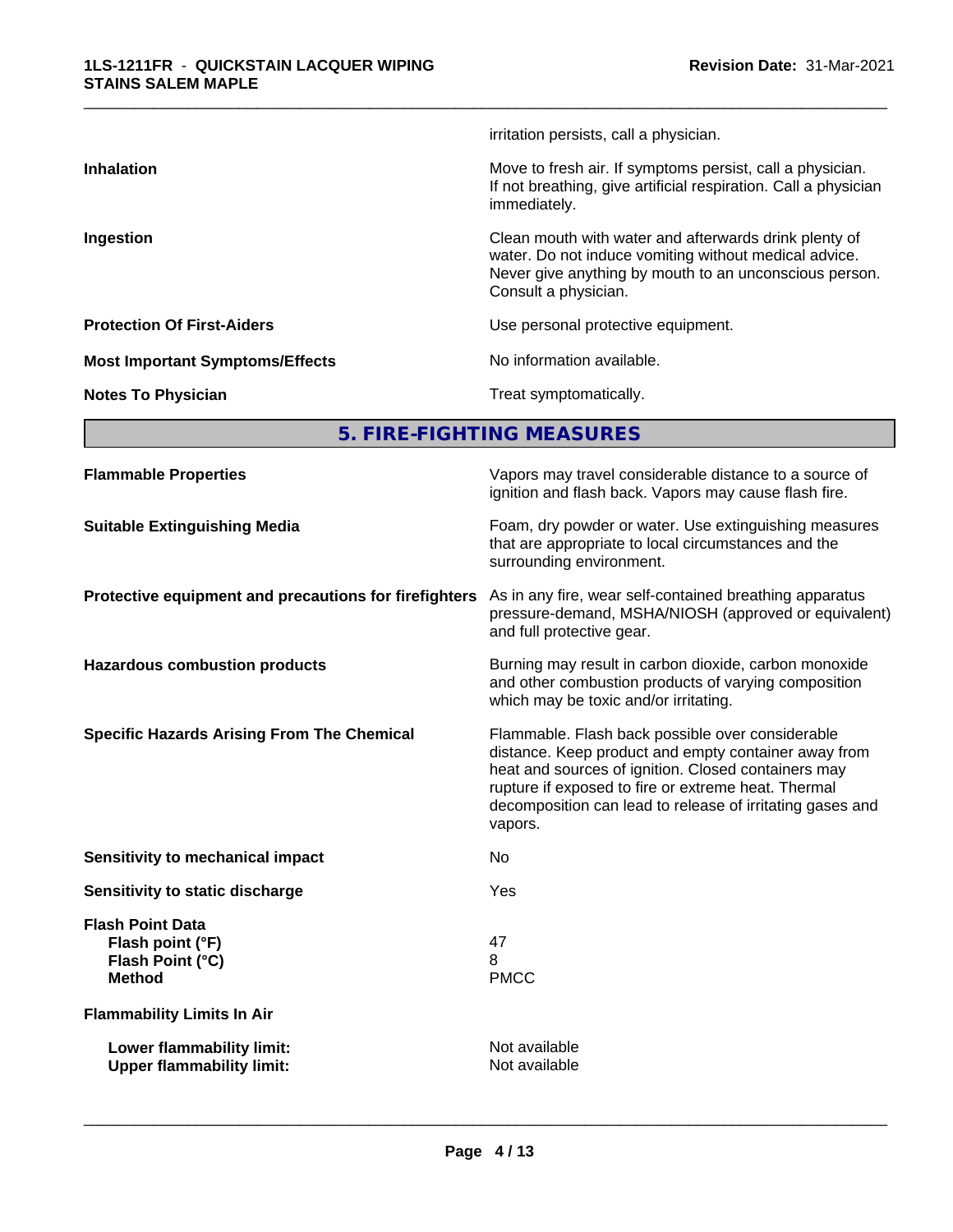| <u>NFPA</u>                             | Health: 3 | <b>Flammability: 3</b> | <b>Instability: 1</b> | <b>Special: Not Applicable</b> |
|-----------------------------------------|-----------|------------------------|-----------------------|--------------------------------|
| <b>NFPA Legend</b><br>0 - Not Hazardous |           |                        |                       |                                |

- 1 Slightly
- 2 Moderate
- 3 High
- 
- 4 Severe

*The ratings assigned are only suggested ratings, the contractor/employer has ultimate responsibilities for NFPA ratings where this system is used.*

*Additional information regarding the NFPA rating system is available from the National Fire Protection Agency (NFPA) at www.nfpa.org.*

#### **6. ACCIDENTAL RELEASE MEASURES**

| <b>Personal Precautions</b>      | Remove all sources of ignition. Take precautions to<br>prevent flashback. Ground and bond all containers and<br>handling equipment. Take precautionary measures against<br>static discharges. Ensure adequate ventilation. Avoid<br>contact with skin, eyes and clothing. Use personal<br>protective equipment.  |
|----------------------------------|------------------------------------------------------------------------------------------------------------------------------------------------------------------------------------------------------------------------------------------------------------------------------------------------------------------|
| <b>Other Information</b>         | Prevent further leakage or spillage if safe to do so. Do not<br>allow material to contaminate ground water system.<br>Prevent product from entering drains. Do not flush into<br>surface water or sanitary sewer system. Local authorities<br>should be advised if significant spillages cannot be<br>contained. |
| <b>Environmental precautions</b> | See Section 12 for additional Ecological Information.                                                                                                                                                                                                                                                            |
| <b>Methods for Cleaning Up</b>   | Dam up. Soak up with inert absorbent material. Use a<br>non-sparking or explosion proof means to transfer material<br>to a sealed, appropriate container for disposal. Clean<br>contaminated surface thoroughly.                                                                                                 |

**7. HANDLING AND STORAGE**

**Handling Handling Avoid contact with skin, eyes and clothing. Wear personal and <b>Handling Avoid contact with skin, eyes and clothing. Wear personal** protective equipment. Do not breathe vapors or spray mist. Use only in ventilated areas. Prevent vapor build-up by providing adequate ventilation during and after use. Take precautionary measures against static discharges. To avoid ignition of vapors by static electricity discharge, all metal parts of the equipment must be grounded. Keep away from heat, sparks and flame. Do not smoke. Extinguish all flames and pilot lights, and turn off stoves, heaters, electric motors and other sources of ignition during use and until all vapors are gone. Ignition and/or flash back may occur. **Storage Keep containers tightly closed in a dry, cool and get a dry and structure in a dry and structure in a dry and structure in a dry and structure in a dry and structure in a dry and structure in a dry and structure**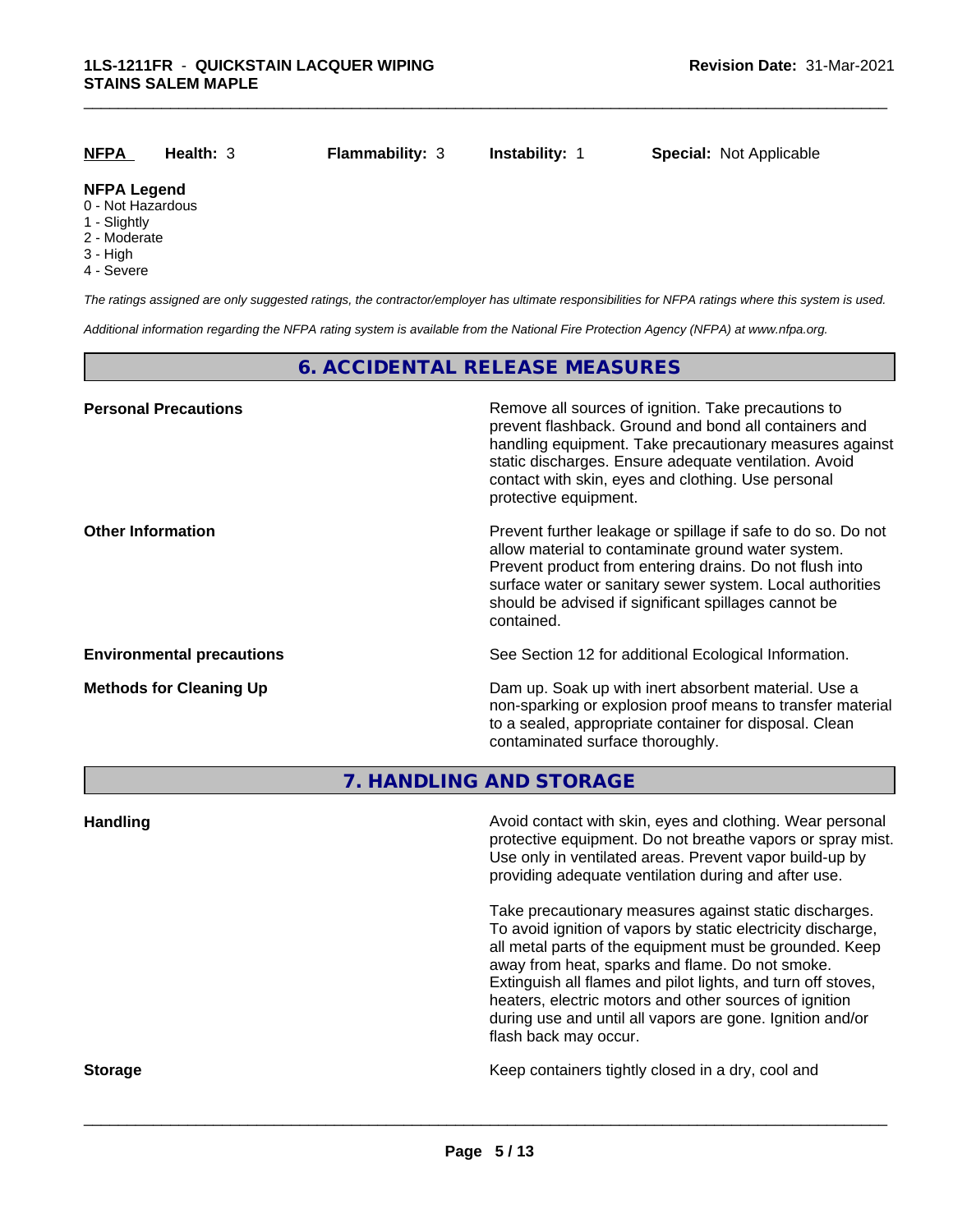well-ventilated place. Keep away from heat. Keep away from open flames, hot surfaces and sources of ignition. Keep in properly labeled containers. Keep out of the reach of children.

**Incompatible Materials Incompatible with strong acids and bases and strong** oxidizing agents.

### **8. EXPOSURE CONTROLS/PERSONAL PROTECTION**

\_\_\_\_\_\_\_\_\_\_\_\_\_\_\_\_\_\_\_\_\_\_\_\_\_\_\_\_\_\_\_\_\_\_\_\_\_\_\_\_\_\_\_\_\_\_\_\_\_\_\_\_\_\_\_\_\_\_\_\_\_\_\_\_\_\_\_\_\_\_\_\_\_\_\_\_\_\_\_\_\_\_\_\_\_\_\_\_\_\_\_\_\_

#### **Exposure Limits**

| <b>Chemical name</b>                          | <b>ACGIH TLV</b>                                                                                                                      | <b>Alberta</b>                                                                                   | <b>British Columbia</b>                                                                           | <b>Ontario</b>                                                  | Quebec                                                                                                |
|-----------------------------------------------|---------------------------------------------------------------------------------------------------------------------------------------|--------------------------------------------------------------------------------------------------|---------------------------------------------------------------------------------------------------|-----------------------------------------------------------------|-------------------------------------------------------------------------------------------------------|
| 2-Butoxyethanol                               | TWA: 20 ppm                                                                                                                           | 20 ppm - TWA<br>97 mg/m $3$ - TWA                                                                | 20 ppm - TWA                                                                                      | 20 ppm - TWA                                                    | 20 ppm - TWAEV<br>97 mg/m <sup>3</sup> - TWAEV                                                        |
| Propylene glycol monomethyl<br>ether acetate  | N/E                                                                                                                                   | N/E                                                                                              | 50 ppm - TWA<br>75 ppm - STEL                                                                     | 50 ppm - TWA<br>$270$ mg/m <sup>3</sup> - TWA                   | N/E                                                                                                   |
| Distillates, petroleum,<br>hydrotreated light | N/E                                                                                                                                   | N/E                                                                                              | 200 mg/m <sup>3</sup> - TWA<br>Skin absorption can<br>contribute to overall<br>exposure.          | N/E                                                             | N/E                                                                                                   |
| n-Butyl acetate                               | STEL: 150 ppm<br>TWA: 50 ppm                                                                                                          | 150 ppm - TWA<br>$713$ mg/m <sup>3</sup> - TWA<br>200 ppm - STEL<br>950 mg/m <sup>3</sup> - STEL | 20 ppm - TWA                                                                                      | 150 ppm - TWA<br>200 ppm - STEL                                 | 150 ppm - TWAEV<br>713 mg/m <sup>3</sup> - TWAEV<br>200 ppm - STEV<br>950 mg/m <sup>3</sup> - STEV    |
| Stoddard solvent                              | TWA: 100 ppm                                                                                                                          | 100 ppm - TWA<br>$572$ mg/m <sup>3</sup> - TWA                                                   | 290 mg/m <sup>3</sup> - TWA<br>580 mg/m $3 -$ STEL                                                | 525 mg/m <sup>3</sup> - TWA                                     | 100 ppm - TWAEV<br>525 mg/m <sup>3</sup> - TWAEV                                                      |
| Raw Umber Pigment                             | TWA: 0.02 mg/m <sup>3</sup> Mn<br>respirable particulate<br>matter<br>TWA: $0.1 \text{ mg/m}^3$ Mn<br>inhalable particulate<br>matter | $0.2$ mg/m <sup>3</sup> - TWA                                                                    | $0.2$ mg/m <sup>3</sup> - TWA<br>$0.02$ mg/m <sup>3</sup> - TWA<br>Adverse reproductive<br>effect | $0.02$ mg/m <sup>3</sup> - TWA<br>$0.1$ mg/m <sup>3</sup> - TWA | $0.2$ mg/m <sup>3</sup> - TWAEV                                                                       |
| Acetone                                       | STEL: 500 ppm<br>TWA: 250 ppm                                                                                                         | 500 ppm - TWA<br>1200 mg/m <sup>3</sup> - TWA<br>750 ppm - STEL<br>1800 mg/m $3 -$ STEL          | 250 ppm - TWA<br>500 ppm - STEL                                                                   | 250 ppm - TWA<br>500 ppm - STEL                                 | 500 ppm - TWAEV<br>1190 mg/m <sup>3</sup> - TWAEV<br>1000 ppm - STEV<br>2380 mg/m <sup>3</sup> - STEV |
| Isopropyl alcohol                             | STEL: 400 ppm<br>TWA: 200 ppm                                                                                                         | 200 ppm - TWA<br>492 mg/m <sup>3</sup> - TWA<br>400 ppm - STEL<br>984 mg/m <sup>3</sup> - STEL   | 200 ppm - TWA<br>400 ppm - STEL                                                                   | 200 ppm - TWA<br>400 ppm - STEL                                 | 400 ppm - TWAEV<br>985 mg/m <sup>3</sup> - TWAEV<br>500 ppm - STEV<br>1230 mg/m <sup>3</sup> - STEV   |
| Silica, crystalline                           | TWA: 0.025 mg/m <sup>3</sup><br>respirable particulate<br>matter                                                                      | $0.025$ mg/m <sup>3</sup> - TWA                                                                  | $0.025$ mg/m <sup>3</sup> - TWA                                                                   | $0.10$ mg/m <sup>3</sup> - TWA                                  | $0.1$ mg/m <sup>3</sup> - TWAEV                                                                       |

#### **Legend**

ACGIH - American Conference of Governmental Industrial Hygienists

Alberta - Alberta Occupational Exposure Limits

British Columbia - British Columbia Occupational Exposure Limits

Ontario - Ontario Occupational Exposure Limits

Quebec - Quebec Occupational Exposure Limits

N/E - Not established

## **Personal Protective Equipment**<br> **Eye/Face Protection**

**Engineering Measures Ensure adequate ventilation, especially in confined areas.** 

Safety glasses with side-shields. If splashes are likely to occur, wear: Tightly fitting safety goggles **Skin Protection Protection Protective gloves and impervious clothing.**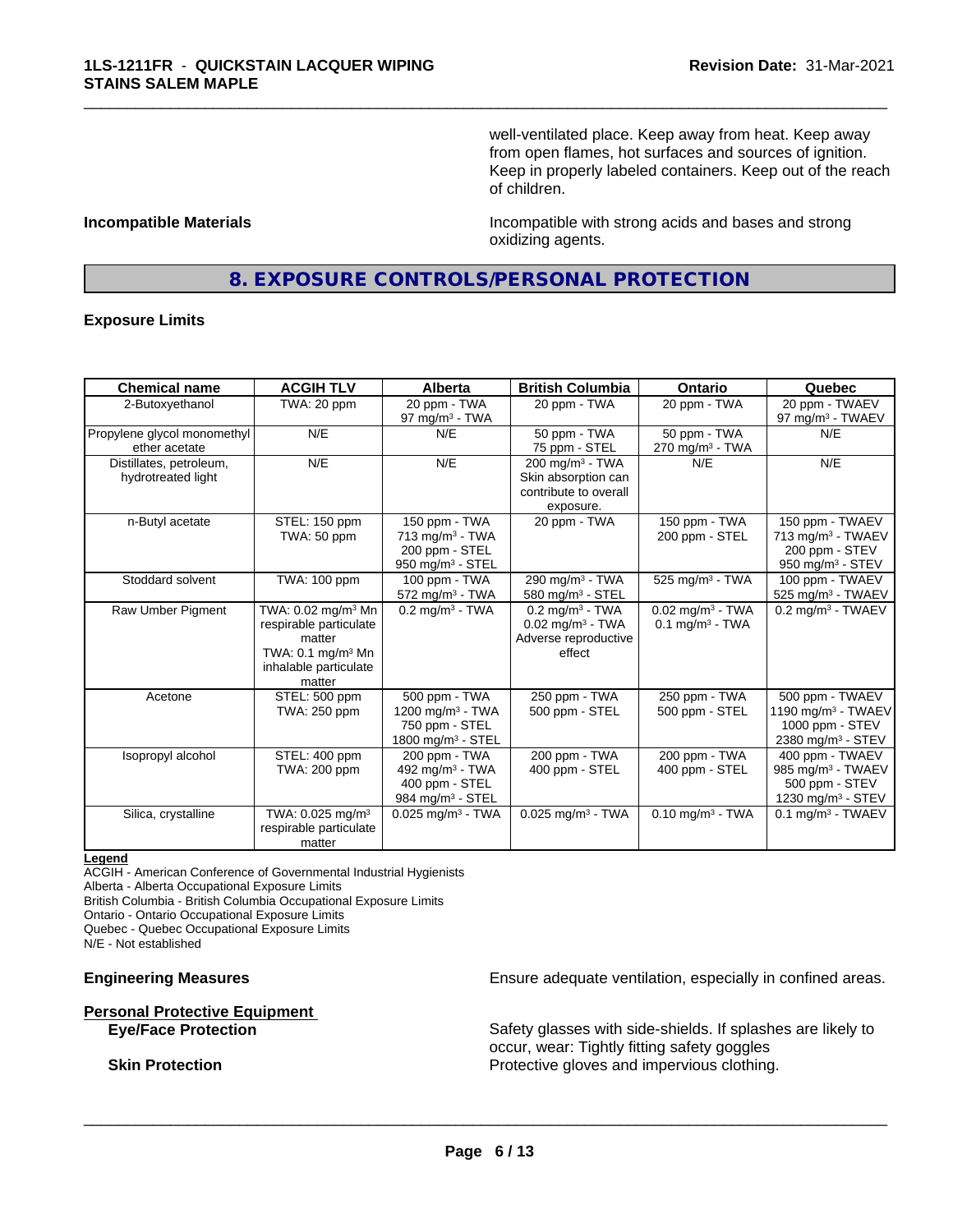| atory Protection |  |  |  |
|------------------|--|--|--|
|                  |  |  |  |
|                  |  |  |  |

**Respiratory Protection Number 2** Use only with adequate ventilation. In operations where exposure limits are exceeded, use a NIOSH approved respirator that has been selected by a technically qualified person for the specific work conditions. When spraying the product or applying in confined areas, wear a NIOSH approved respirator specified for paint spray or organic vapors.

**Hygiene Measures Avoid contact with skin, eyes and clothing. Remove and Avoid contact with skin, eyes and clothing. Remove and Avoid contact with skin, eyes and clothing. Remove and** wash contaminated clothing before re-use. Wash thoroughly after handling.

#### **9. PHYSICAL AND CHEMICAL PROPERTIES**

**Appearance** liquid and **a liquid liquid liquid** by the liquid liquid liquid solvent **Odor** solvent **Odor Threshold** No information available **Density (lbs/gal)** 8.0 - 8.1 **Specific Gravity** 0.95 - 0.97 **pH pH**  $\blacksquare$ **Viscosity (cps)** No information available **Solubility(ies)** No information available in the solution of the solution of the solution available in the solution of the solution of the solution of the solution available in the solution of the solution of the solution **Water solubility** No information available **Evaporation Rate Evaporation Rate No information available Vapor pressure** No information available in the North American Monte available in the North American available **Vapor density No information available No information available Wt. % Solids** 15 - 25 **Vol. % Solids** 5 - 15 **Wt. % Volatiles** 75 - 85 **Vol. % Volatiles** 85 - 95 **VOC Regulatory Limit (g/L)** < 850 **Boiling Point (°F)** 248 **Boiling Point (°C)** 120 **Freezing point (°F)** No information available **Freezing Point (°C)** No information available **Flash point (°F)** 47 **Flash Point (°C)** 8 **Method** PMCC **Flammability (solid, gas)**<br> **Upper flammability limit:**<br>
Upper flammability limit:<br>  $\begin{array}{ccc}\n\bullet & \bullet & \bullet \\
\bullet & \bullet & \bullet\n\end{array}$  Not applicable **Upper flammability limit:**<br> **Lower flammability limit:**<br>
Not applicable<br>
Not applicable **Lower flammability limit: Autoignition Temperature (°F)** No information available **Autoignition Temperature (°C)**<br> **Decomposition Temperature (°F)** No information available **Decomposition Temperature (°F) Decomposition Temperature (°C)** No information available<br> **Partition coefficient Partition available** 

**No information available** 

\_\_\_\_\_\_\_\_\_\_\_\_\_\_\_\_\_\_\_\_\_\_\_\_\_\_\_\_\_\_\_\_\_\_\_\_\_\_\_\_\_\_\_\_\_\_\_\_\_\_\_\_\_\_\_\_\_\_\_\_\_\_\_\_\_\_\_\_\_\_\_\_\_\_\_\_\_\_\_\_\_\_\_\_\_\_\_\_\_\_\_\_\_

### **10. STABILITY AND REACTIVITY**

#### **Reactivity Not Applicable Not Applicable**

 $\overline{\phantom{a}}$  ,  $\overline{\phantom{a}}$  ,  $\overline{\phantom{a}}$  ,  $\overline{\phantom{a}}$  ,  $\overline{\phantom{a}}$  ,  $\overline{\phantom{a}}$  ,  $\overline{\phantom{a}}$  ,  $\overline{\phantom{a}}$  ,  $\overline{\phantom{a}}$  ,  $\overline{\phantom{a}}$  ,  $\overline{\phantom{a}}$  ,  $\overline{\phantom{a}}$  ,  $\overline{\phantom{a}}$  ,  $\overline{\phantom{a}}$  ,  $\overline{\phantom{a}}$  ,  $\overline{\phantom{a}}$ 

**Chemical Stability Stability** Stable under normal conditions. Hazardous polymerisation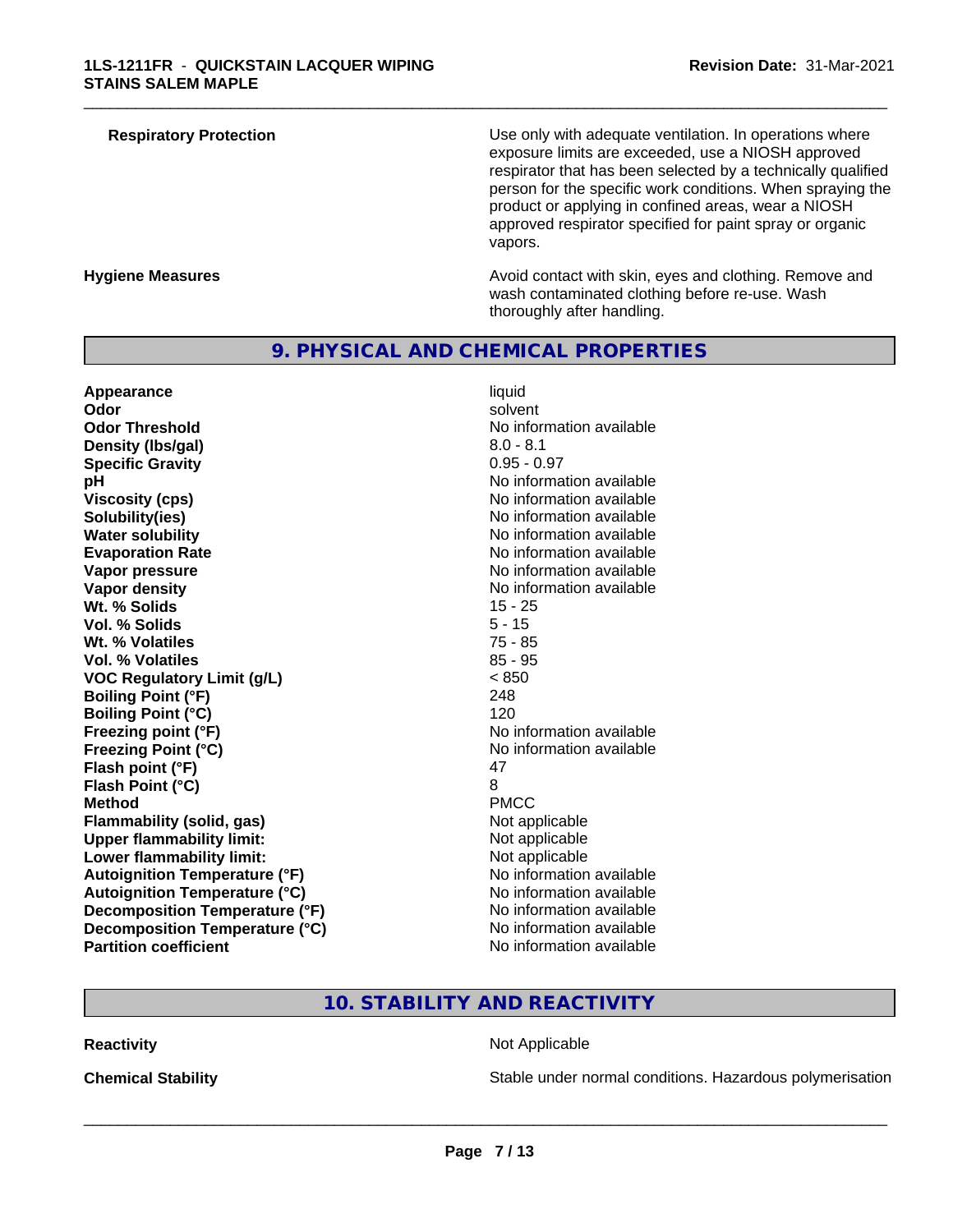does not occur.

\_\_\_\_\_\_\_\_\_\_\_\_\_\_\_\_\_\_\_\_\_\_\_\_\_\_\_\_\_\_\_\_\_\_\_\_\_\_\_\_\_\_\_\_\_\_\_\_\_\_\_\_\_\_\_\_\_\_\_\_\_\_\_\_\_\_\_\_\_\_\_\_\_\_\_\_\_\_\_\_\_\_\_\_\_\_\_\_\_\_\_\_\_

**Conditions to avoid Keep away from open flames, hot surfaces, static conditions to avoid** electricity and sources of ignition. Sparks. Elevated temperature.

**Incompatible Materials Incompatible with strong acids and bases and strong** oxidizing agents.

**Hazardous Decomposition Products** Thermal decomposition can lead to release of irritating gases and vapors.

**Possibility of hazardous reactions** None under normal conditions of use.

#### **11. TOXICOLOGICAL INFORMATION**

**Product Information Information on likely routes of exposure**

**Acute Toxicity** 

**Principal Routes of Exposure Exposure** Eye contact, skin contact and inhalation.

**Product Information Repeated or prolonged exposure to organic solvents may** lead to permanent brain and nervous system damage. Intentional misuse by deliberately concentrating and inhaling vapors may be harmful or fatal.

#### **Symptoms related to the physical,chemical and toxicological characteristics**

**Symptoms** No information available **Delayed and immediate effects as well as chronic effects from short and long-term exposure Eye contact** Contact with eyes may cause irritation. Vapor may cause irritation. **Skin contact** May cause skin irritation and/or dermatitis. Prolonged skin contact may defat the skin and produce dermatitis. **Inhalation Inhalation Harmful by inhalation. High vapor / aerosol concentrations** are irritating to the eyes, nose, throat and lungs and may cause headaches, dizziness, drowsiness, unconsciousness, and other central nervous system effects. **Ingestion Ingestion Example 2 Index 1 Harmful if swallowed. Ingestion may cause irritation to** mucous membranes. Small amounts of this product aspirated into the respiratory system during ingestion or vomiting may cause mild to severe pulmonary injury, possibly progressing to death. **Sensitization** No information available. **Neurological Effects** Noinformation available. **Mutagenic Effects** No information available. **Reproductive Effects**<br> **Reproductive Effects**<br> **Developmental Effects**<br> **No information available. Developmental Effects Target organ effects** No information available. **STOT -** single exposure **May cause disorder and damage to the, Respiratory May cause disorder and damage to the, Respiratory**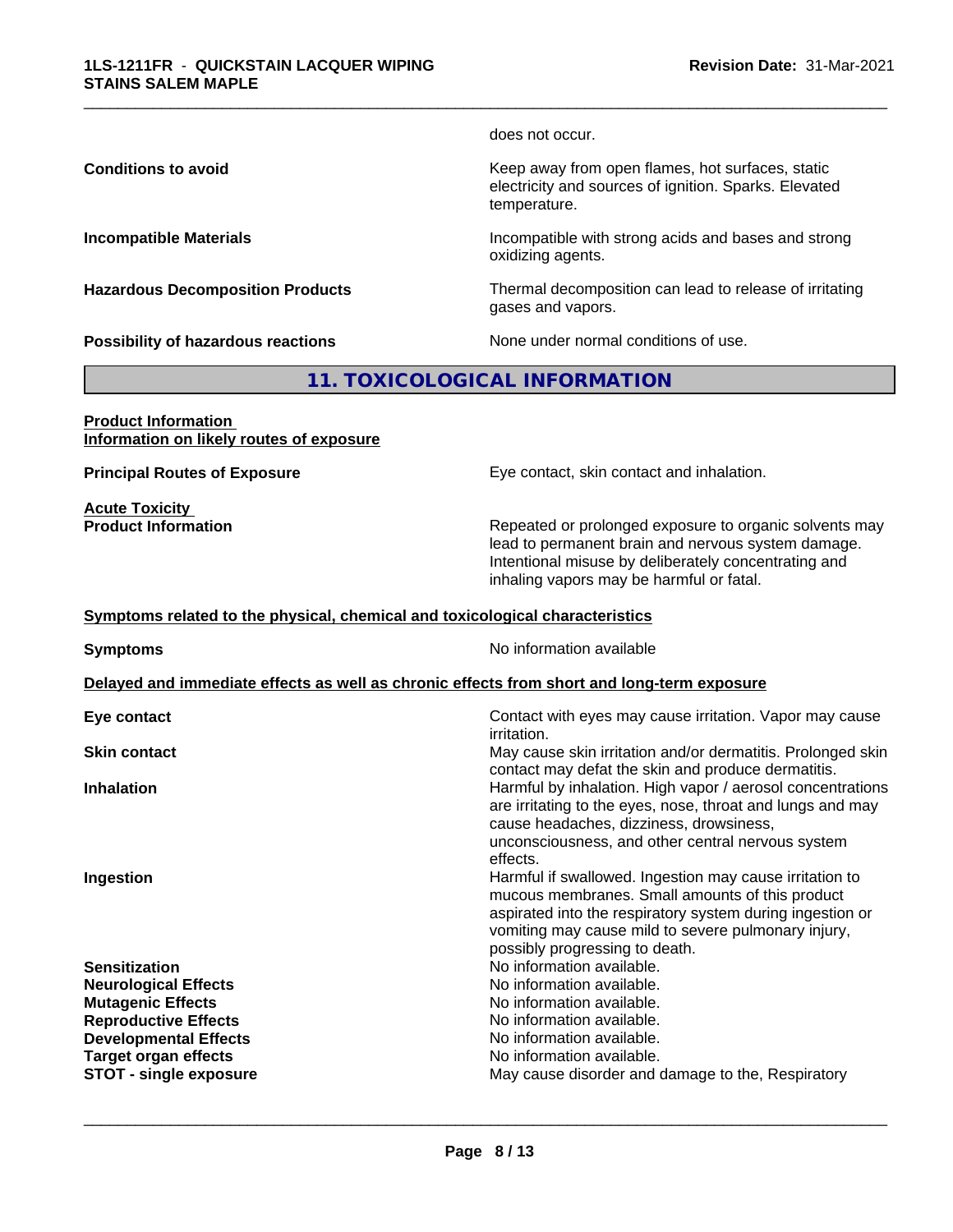|                                 | system, Central nervous system.                                                                                |
|---------------------------------|----------------------------------------------------------------------------------------------------------------|
| <b>STOT - repeated exposure</b> | Causes damage to organs through prolonged or repeated<br>exposure if inhaled, May cause disorder and damage to |
|                                 | the, liver, kidney, spleen, blood, Central nervous system,                                                     |
|                                 | Causes damage to organs through prolonged or repeated                                                          |
|                                 | exposure if swallowed, Causes damage to organs through                                                         |
|                                 | prolonged or repeated exposure in contact with skin.                                                           |
| Other adverse effects           | No information available.                                                                                      |
| <b>Aspiration Hazard</b>        | May be harmful if swallowed and enters airways. Small                                                          |
|                                 | amounts of this product aspirated into the respiratory                                                         |
|                                 | system during ingestion or vomiting may cause mild to                                                          |
|                                 | severe pulmonary injury, possibly progressing to death.                                                        |

\_\_\_\_\_\_\_\_\_\_\_\_\_\_\_\_\_\_\_\_\_\_\_\_\_\_\_\_\_\_\_\_\_\_\_\_\_\_\_\_\_\_\_\_\_\_\_\_\_\_\_\_\_\_\_\_\_\_\_\_\_\_\_\_\_\_\_\_\_\_\_\_\_\_\_\_\_\_\_\_\_\_\_\_\_\_\_\_\_\_\_\_\_

#### **Numerical measures of toxicity**

**The following values are calculated based on chapter 3.1 of the GHS document**

| ATEmix (oral)                        | 1448 ma/ka  |
|--------------------------------------|-------------|
| <b>ATEmix (dermal)</b>               | 2426 ma/ka  |
| <b>ATEmix (inhalation-dust/mist)</b> | 2106.3 mg/L |
| <b>ATEmix (inhalation-vapor)</b>     | 27.2 mg/L   |

#### **Component Information**

| Chemical name                                               | Oral LD50             | Dermal LD50             | Inhalation LC50                       |
|-------------------------------------------------------------|-----------------------|-------------------------|---------------------------------------|
| 2-Butoxyethanol<br>111-76-2                                 | $= 1300$ mg/kg (Rat)  | $>$ 2000 mg/kg (Rabbit) | > 4.9 mg/L (Rat) 3H                   |
| Propylene glycol monomethyl ether<br>acetate<br>108-65-6    | $= 8532$ mg/kg (Rat)  | > 5 g/kg (Rabbit)       |                                       |
| Distillates, petroleum, hydrotreated<br>light<br>64742-47-8 | $> 5000$ mg/kg (Rat)  | $>$ 2000 mg/kg (Rabbit) | $> 5.2$ mg/L (Rat) 4 h                |
| n-Butyl acetate<br>123-86-4                                 | $= 10768$ mg/kg (Rat) | > 17600 mg/kg (Rabbit)  |                                       |
| Acetone<br>67-64-1                                          | $= 5800$ mg/kg (Rat)  | > 15700 mg/kg (Rabbit)  | $= 50100$ mg/m <sup>3</sup> (Rat) 8 h |
| cellulose, nitrate<br>9004-70-0                             | $5$ g/kg (Rat)        |                         |                                       |
| VM&P naphtha<br>64742-89-8                                  |                       | $=$ 3000 mg/kg (Rabbit) |                                       |
| Isopropyl alcohol<br>67-63-0                                | $= 1870$ mg/kg (Rat)  | $= 4059$ mg/kg (Rabbit) | $= 72600$ mg/m <sup>3</sup> (Rat) 4 h |

#### **Chronic Toxicity**

#### **Carcinogenicity**

*The information below indicateswhether each agency has listed any ingredient as a carcinogen:.*

| <b>Chemical name</b> | <b>IARC</b>         | <b>NTF</b>                   |
|----------------------|---------------------|------------------------------|
|                      | Carcinogen<br>Human | Carcinogen<br>Human<br>Known |
| Silica, crystalline  |                     |                              |

• Crystalline Silica has been determined to be carcinogenic to humans by IARC (1) when in respirable form. Risk of cancer depends on duration and level of inhalation exposure to spray mist or dust from sanding the dried paint.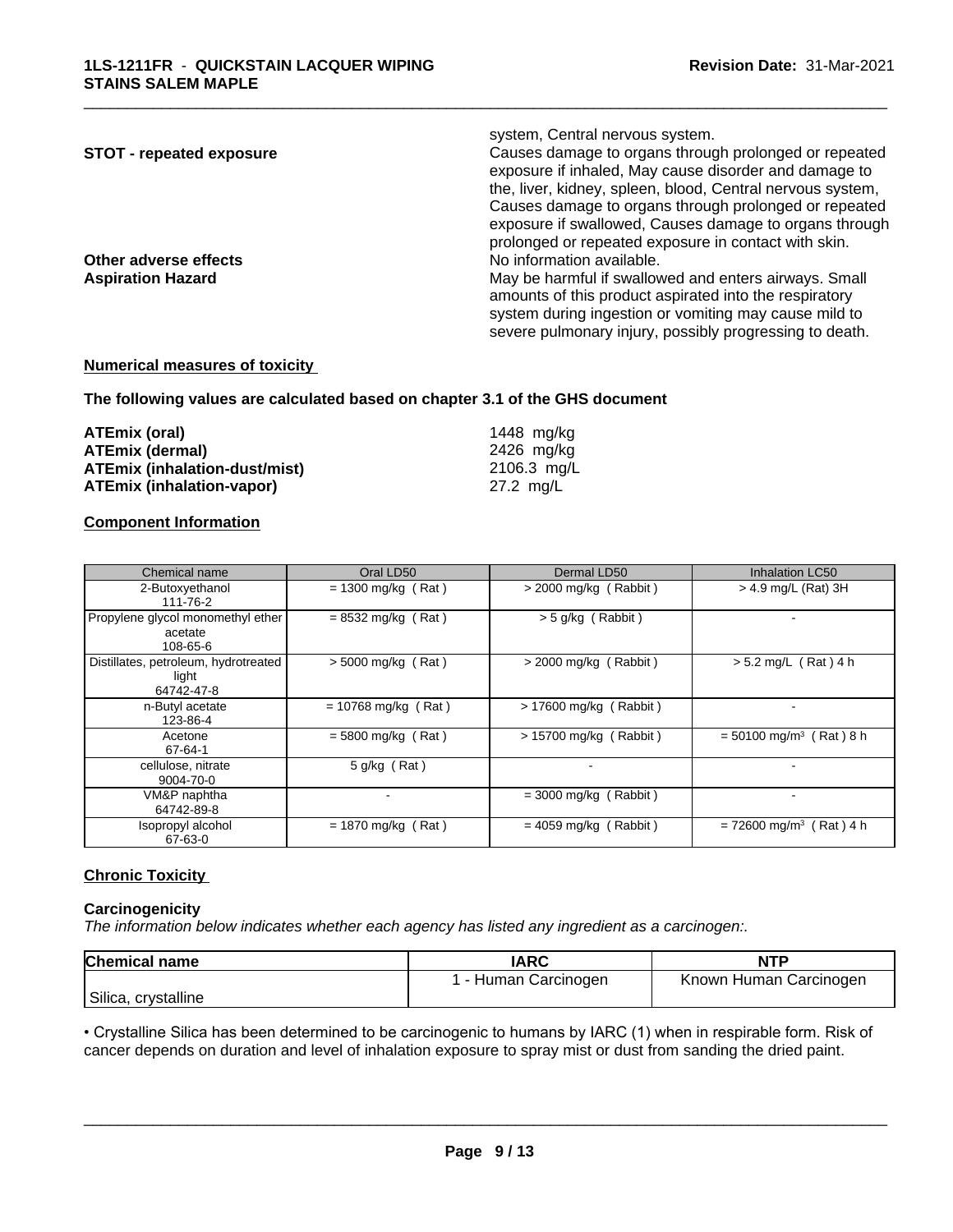#### **Legend**

IARC - International Agency for Research on Cancer NTP - National Toxicity Program OSHA - Occupational Safety & Health Administration

**12. ECOLOGICAL INFORMATION**

\_\_\_\_\_\_\_\_\_\_\_\_\_\_\_\_\_\_\_\_\_\_\_\_\_\_\_\_\_\_\_\_\_\_\_\_\_\_\_\_\_\_\_\_\_\_\_\_\_\_\_\_\_\_\_\_\_\_\_\_\_\_\_\_\_\_\_\_\_\_\_\_\_\_\_\_\_\_\_\_\_\_\_\_\_\_\_\_\_\_\_\_\_

#### **Ecotoxicity Effects**

The environmental impact of this product has not been fully investigated.

#### **Product Information**

#### **Acute Toxicity to Fish**

No information available

#### **Acute Toxicity to Aquatic Invertebrates**

No information available

#### **Acute Toxicity to Aquatic Plants**

No information available

#### **Persistence / Degradability**

No information available.

#### **Bioaccumulation**

There is no data for this product.

#### **Mobility in Environmental Media**

No information available.

#### **Ozone**

No information available

#### **Component Information**

#### **Acute Toxicity to Fish**

2-Butoxyethanol LC50: 1490 mg/L (Bluegill sunfish - 96 hr.) n-Butyl acetate LC50: 18 mg/L (Fathead Minnow - 96 hr.) Acetone LC50: 8300 (Bluegill - 96 hr.) mg/L

#### **Acute Toxicity to Aquatic Invertebrates**

n-Butyl acetate EC50: 72.8 mg/L (Daphnia magna - 48 hr.) Acetone \_\_\_\_\_\_\_\_\_\_\_\_\_\_\_\_\_\_\_\_\_\_\_\_\_\_\_\_\_\_\_\_\_\_\_\_\_\_\_\_\_\_\_\_\_\_\_\_\_\_\_\_\_\_\_\_\_\_\_\_\_\_\_\_\_\_\_\_\_\_\_\_\_\_\_\_\_\_\_\_\_\_\_\_\_\_\_\_\_\_\_\_\_ EC50: 12600 mg/L (Daphnia magna - 48 hr.)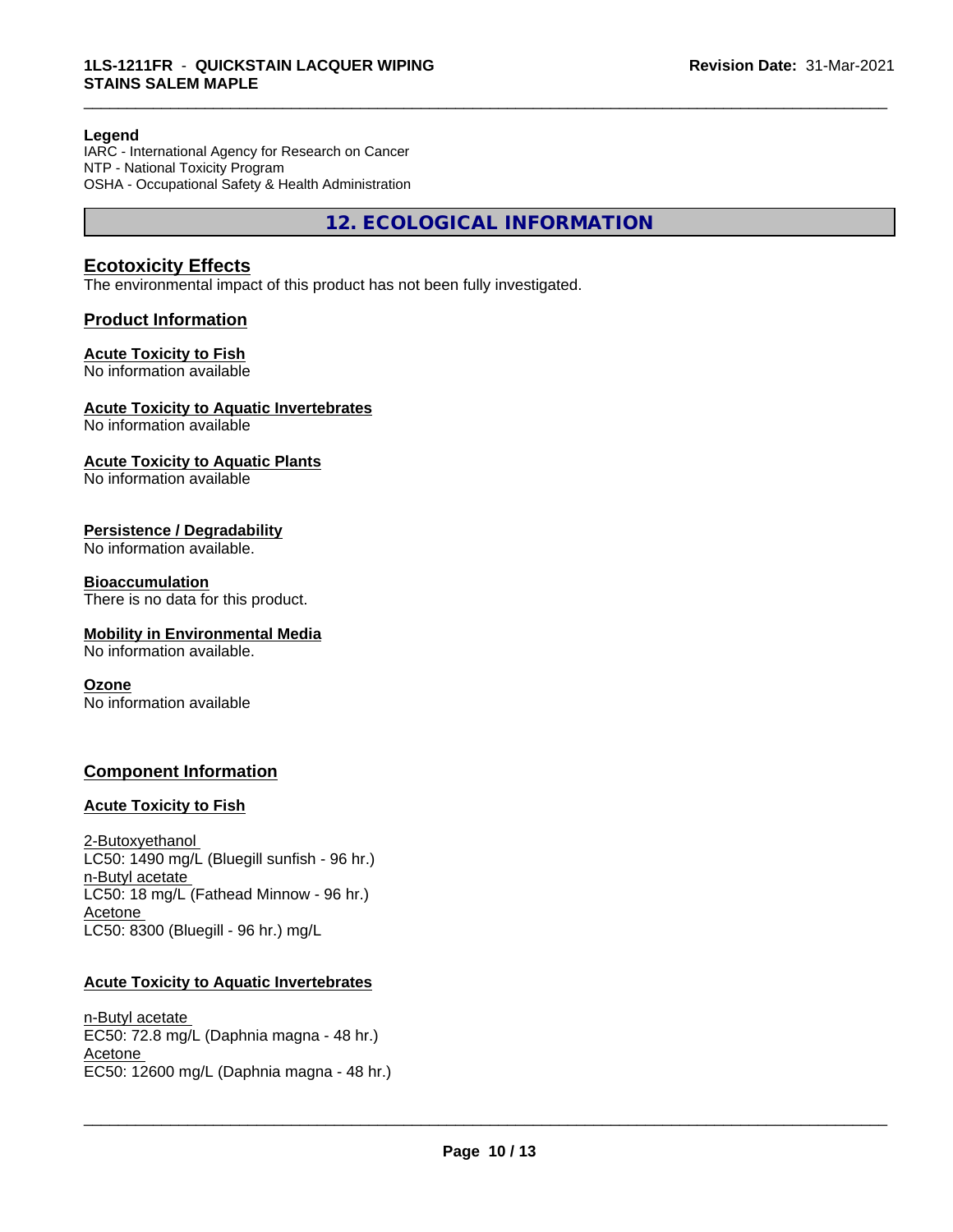#### **Acute Toxicity to Aquatic Plants**

#### n-Butyl acetate

EC50: 674.7 mg/L (Green algae (Scenedesmus subspicatus), 72 hrs.)

#### **13. DISPOSAL CONSIDERATIONS**

**Waste Disposal Method Dispose of in accordance with federal, state, provincial,** and local regulations. Local requirements may vary, consult your sanitation department or state-designated environmental protection agency for more disposal options.

**Empty Container Warning <b>Emptied** Containers may retain product residue. Follow label warnings even after container is emptied. Residual vapors may explode on ignition.

#### **14. TRANSPORT INFORMATION**

#### **TDG**

**Proper Shipping Name PAINT Hazard class** 3 **UN-No.** UN1263 **Packing Group III Description** UN1263, PAINT, 3, II

\_\_\_\_\_\_\_\_\_\_\_\_\_\_\_\_\_\_\_\_\_\_\_\_\_\_\_\_\_\_\_\_\_\_\_\_\_\_\_\_\_\_\_\_\_\_\_\_\_\_\_\_\_\_\_\_\_\_\_\_\_\_\_\_\_\_\_\_\_\_\_\_\_\_\_\_\_\_\_\_\_\_\_\_\_\_\_\_\_\_\_\_\_

#### **ICAO / IATA** Contact the preparer for further information.

**IMDG / IMO IMO Contact the preparer for further information.** 

**15. REGULATORY INFORMATION**

#### **International Inventories**

**TSCA: United States** Yes - All components are listed or exempt. **DSL: Canada** Yes - All components are listed or exempt.

#### **National Pollutant Release Inventory (NPRI)**

**NPRI Parts 1- 4** This product contains the following Parts 1-4 NPRI chemicals:

| <b>Chemical name</b> | CAS No.      | Weight-%   | <b>NPRI Parts 1-4</b> |
|----------------------|--------------|------------|-----------------------|
| 2-Butoxyethanol      | $1 - 76 - 2$ | $15 - 40%$ | _isted                |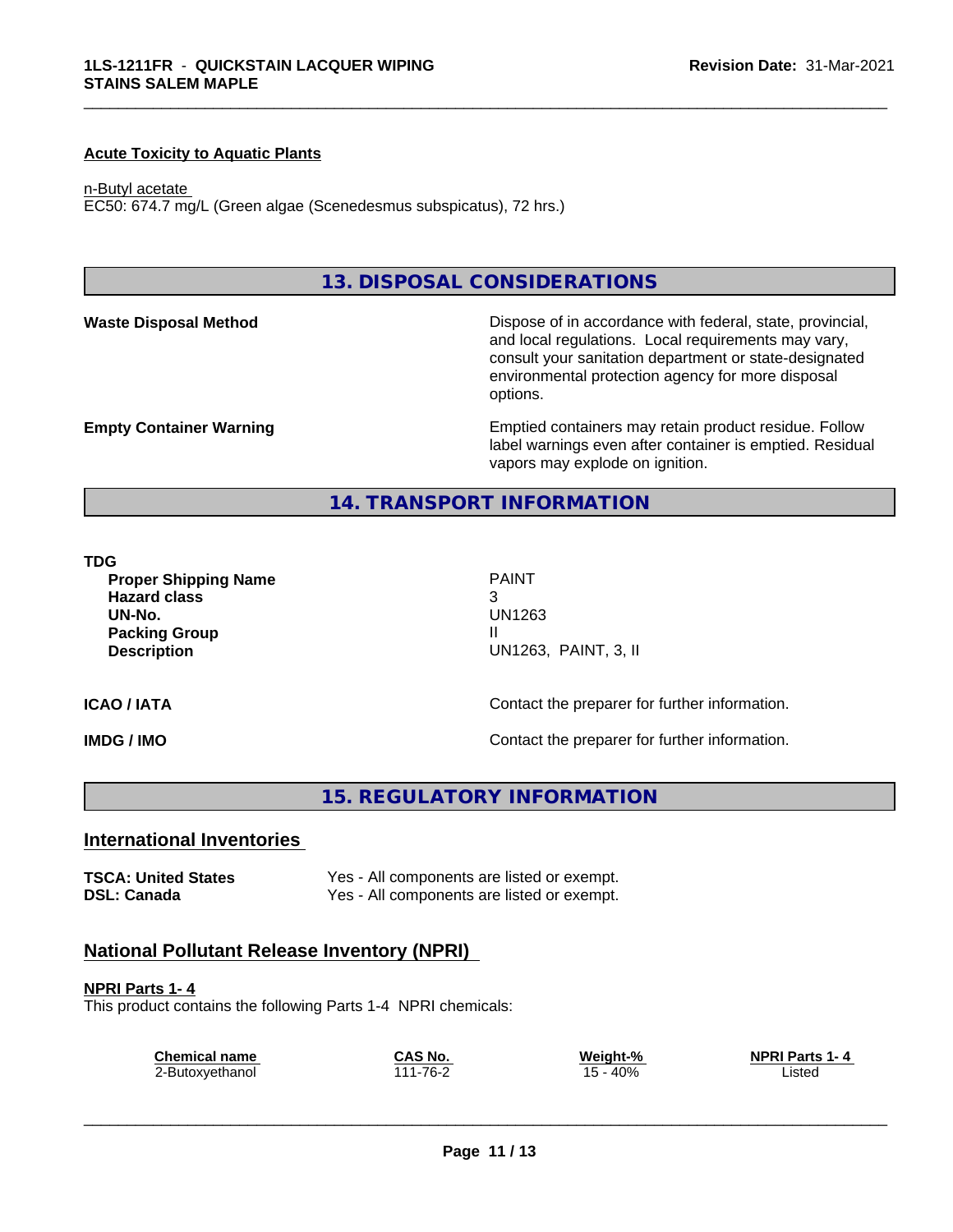| Isopropyl alcohol | 67-63-0 | 5% | ∟isted |  |
|-------------------|---------|----|--------|--|

\_\_\_\_\_\_\_\_\_\_\_\_\_\_\_\_\_\_\_\_\_\_\_\_\_\_\_\_\_\_\_\_\_\_\_\_\_\_\_\_\_\_\_\_\_\_\_\_\_\_\_\_\_\_\_\_\_\_\_\_\_\_\_\_\_\_\_\_\_\_\_\_\_\_\_\_\_\_\_\_\_\_\_\_\_\_\_\_\_\_\_\_\_

#### **NPRI Part 5**

This product contains the following NPRI Part 5 Chemicals:

| <b>Chemical name</b><br>2-Butoxyethanol | CAS No.<br>111-76-2 | Weight-%<br>$15 - 40%$ | <b>NPRI Part 5</b><br>Listed |
|-----------------------------------------|---------------------|------------------------|------------------------------|
| Propylene glycol monomethyl ether       | 108-65-6            | $10 - 30%$             | Listed                       |
| acetate                                 |                     |                        |                              |
| Distillates, petroleum, hydrotreated    | 64742-47-8          | $5 - 10%$              | Listed                       |
| liaht                                   |                     |                        |                              |
| n-Butyl acetate                         | 123-86-4            | $3 - 7%$               | Listed                       |
| Stoddard solvent                        | 8052-41-3           | 1 - 5%                 | Listed                       |
| VM&P naphtha                            | 64742-89-8          | 1 - 5%                 | Listed                       |
| Isopropyl alcohol                       | 67-63-0             | 1 - 5%                 | Listed                       |

#### **WHMIS Regulatory Status**

This product has been classified in accordance with the hazard criteria of the Hazardous Products Regulations (HPR) and the SDS contains all the information required by the HPR.

| <b>16. OTHER INFORMATION</b>                                                                                                                                                                                |               |                                                                            |               |                                                                                                                                               |
|-------------------------------------------------------------------------------------------------------------------------------------------------------------------------------------------------------------|---------------|----------------------------------------------------------------------------|---------------|-----------------------------------------------------------------------------------------------------------------------------------------------|
| HMIS -                                                                                                                                                                                                      | Health: $3^*$ | <b>Flammability: 3</b>                                                     | Reactivity: 1 | $PPE: -$                                                                                                                                      |
| <b>HMIS Legend</b><br>0 - Minimal Hazard<br>1 - Slight Hazard<br>2 - Moderate Hazard<br>3 - Serious Hazard<br>4 - Severe Hazard<br>* - Chronic Hazard<br>present under the actual normal conditions of use. |               | X - Consult your supervisor or S.O.P. for "Special" handling instructions. |               | Note: The PPE rating has intentionally been left blank. Choose appropriate PPE that will protect employees from the hazards the material will |

*Caution: HMISÒ ratings are based on a 0-4 rating scale, with 0 representing minimal hazards or risks, and 4 representing significant hazards or risks. Although HMISÒ ratings are not required on MSDSs under 29 CFR 1910.1200, the preparer, has chosen to provide them. HMISÒ ratings are to be used only in conjunction with a fully implemented HMISÒ program by workers who have received appropriate HMISÒ training. HMISÒ is a registered trade and service mark of the NPCA. HMISÒ materials may be purchased exclusively from J. J. Keller (800) 327-6868.*

 **WARNING!** If you scrape, sand, or remove old paint, you may release lead dust. LEAD IS TOXIC. EXPOSURE TO LEAD DUST CAN CAUSE SERIOUS ILLNESS, SUCH AS BRAIN DAMAGE, ESPECIALLY IN CHILDREN. PREGNANT WOMEN SHOULD ALSO AVOID EXPOSURE.Wear a NIOSH approved respirator to control lead exposure. Clean up carefully with a HEPA vacuum and a wet mop. Before you start, find out how to protect yourself and your family by logging onto Health Canada at

http://www.hc-sc.gc.ca/ewh-semt/contaminants/lead-plomb/asked\_questions-questions\_posees-eng.php.

**Prepared By** Product Stewardship Department Benjamin Moore & Co. 101 Paragon Drive Montvale, NJ 07645